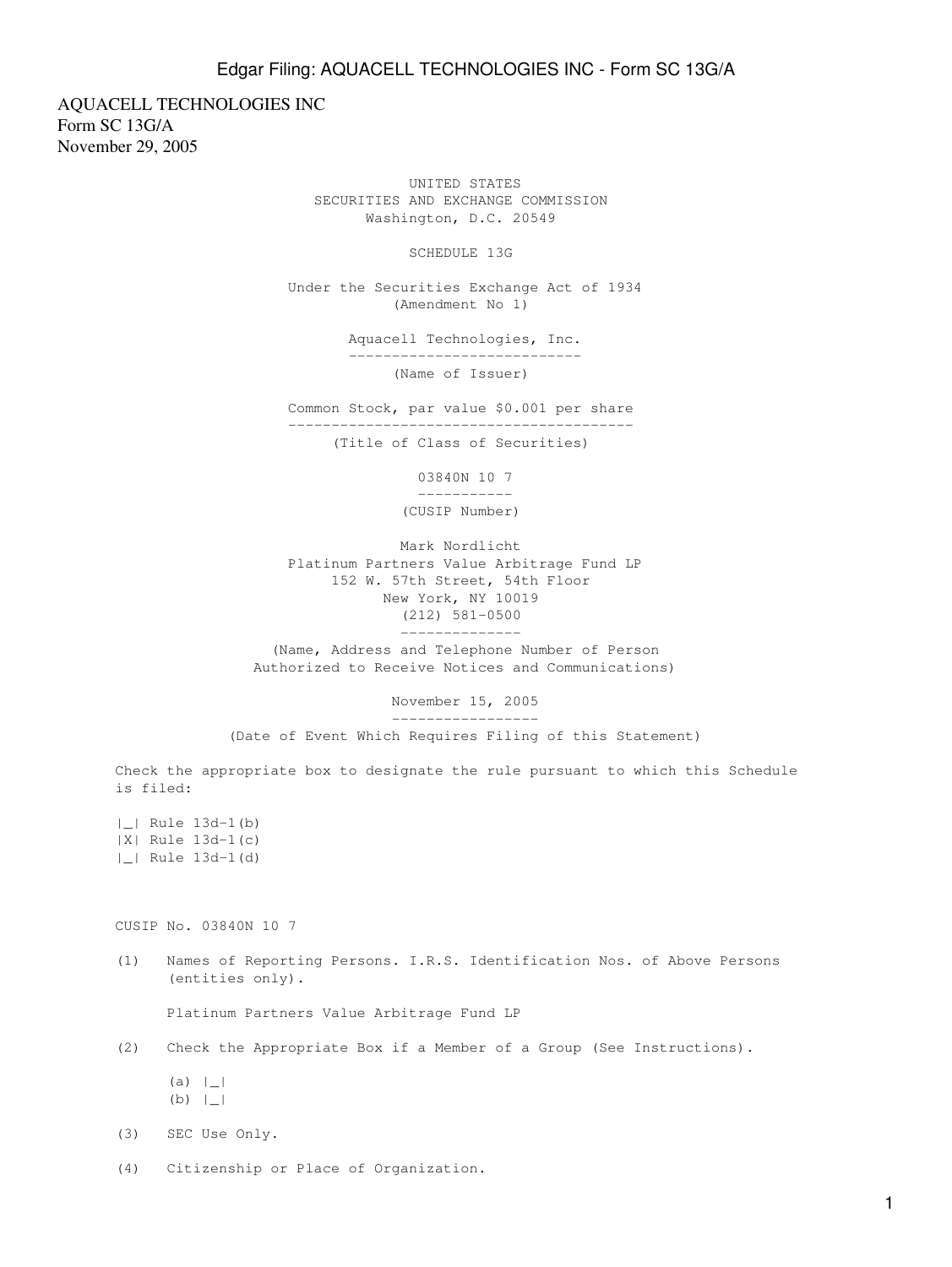## Edgar Filing: AQUACELL TECHNOLOGIES INC - Form SC 13G/A

Cayman Islands

|                                        |     | (5) Sole Voting Power: 926,032                                |
|----------------------------------------|-----|---------------------------------------------------------------|
| Number of Shares<br>Beneficially Owned |     | (6) Shared Voting Power: 0                                    |
| by Each Reporting (7)<br>Person With   |     | Sole Dispositive Power: 926,032                               |
|                                        | (8) | Shared Dispositive Power: 0                                   |
| (9)                                    |     | Aggregate Amount Beneficially Owned by Each Reporting Person. |

 926,032 Shares - 259,366 shares of common stock and warrants to purchase up to 666,666 shares of common stock

- (10) Check if the Aggregate Amount in Row 9 Excludes Certain Shares. |\_|
- (11) Percent of Class Represented by Amount in Row 9.

4.0%

(12) Type of Reporting Person (See Instructions).

PN

2

Item 1. (a) Name of Issuer. Aquacell Technologies, Inc. (b) Address of Issuer's Principal Executive Offices. 10410 Trademark Street Rancho Cucamonga, CA 91730 Item 2. (a) Name of Person Filing. Platinum Partners Value Arbitrage Fund LP (b) Address or Principal Business Office or, if none, Residence. 152 W. 57th Street, 54th Floor New York, NY 10019 (c) Citizenship or Place of Organization. Cayman Islands (d) Title of Class of Securities. Common Stock, par value \$0.001 per share (e) CUSIP No.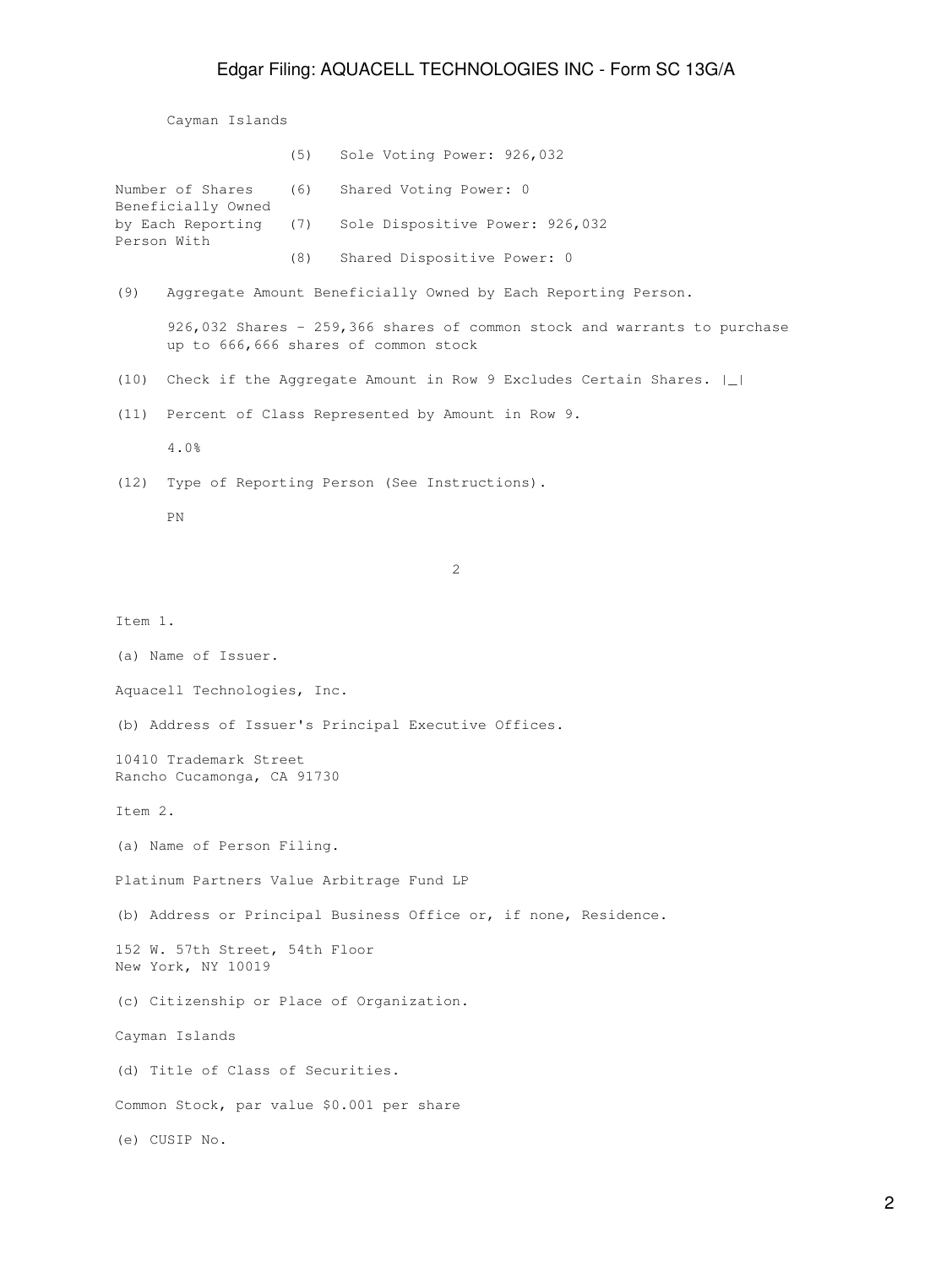03840N 10 7

Item 3. If this statement is filed pursuant to Rules 13d-1(b), or 13d-2(b) or (c), check whether the person filing is a:

- (a) |\_| Broker or dealer registered under section 15 of the Act.
- (b)  $\vert \_ \vert$  Bank as defined in Section 3(a)(6) of the Act.
- (c)  $\vert \_ \vert$  Insurance company as defined in Section 3(a)(19) of the Act.
- (d) |\_| Investment company registered under section 8 of the Investment Company Act of 1940.
- (e) |\_| An investment adviser in accordance with Rule  $13d-1(b)(1)(ii)(E);$
- (f) |\_| An employee benefit plan or endowment fund in accordance with Rule  $13d-1(b)$  (1)(ii)(F);
- (g) |\_| A parent holding company or control person in accordance with Rule  $13d-1(b)(1)(ii)(G);$
- (h) |\_| A savings association as defined in Section 3(b) of the Federal Deposit Insurance Act (12 U.S.C. 1813);
- (i) |\_| A church plan that is excluded from the definition of an investment company under section 3(c)(14) of the Investment Company Act of 1940;
- (j)  $|\_|$  Group, in accordance with Rule 13d-1(b)(1)(ii)(J).

 $\sim$  3

Item 4. Ownership.

Platinum Partners Value Arbitrage Fund LP

- (a) Amount Beneficially Owned: 926,032 Shares 259,366 shares of common stock and warrants to purchase up to 666,666 shares of common stock
- (b) Percent of class: 4.0%
- (c) Number of shares as to which such person has:
	- (i) Sole power to vote or to direct the vote: 926,032
	- (ii) Shared power to vote or to direct the vote: 0
	- (iii) Sole power to dispose or to direct the disposition of: 926,032
	- (iv) Shared power to dispose or to direct the disposition of: 0

Item 5. Ownership of Five Percent or Less of a Class.

If this statement is being filed to report the fact that as of the date hereof the reporting person has ceased to be the beneficial owner of more than 5 percent of the class of securities, check the following |X|.

Item 6. Ownership of More than 5 Percent on Behalf of Another Person.

If any other person is known to have the right to receive or the power to direct the receipt of dividends from, or the proceeds from the sale of, such securities, a statement to that effect should be included in response to this item and, if such interest relates to more than five percent of the class, such person should be identified. A listing of the shareholders of an investment company registered under the Investment Company Act of 1940 or the beneficiaries of employee benefit plan, pension fund or endowment fund is not required. N/A

Item 7. Identification and Classification of the Subsidiary Which Acquired the Security Being Reported on By the Parent Holding Company or Control Person.

If a parent holding company or control person has filed this schedule, pursuant